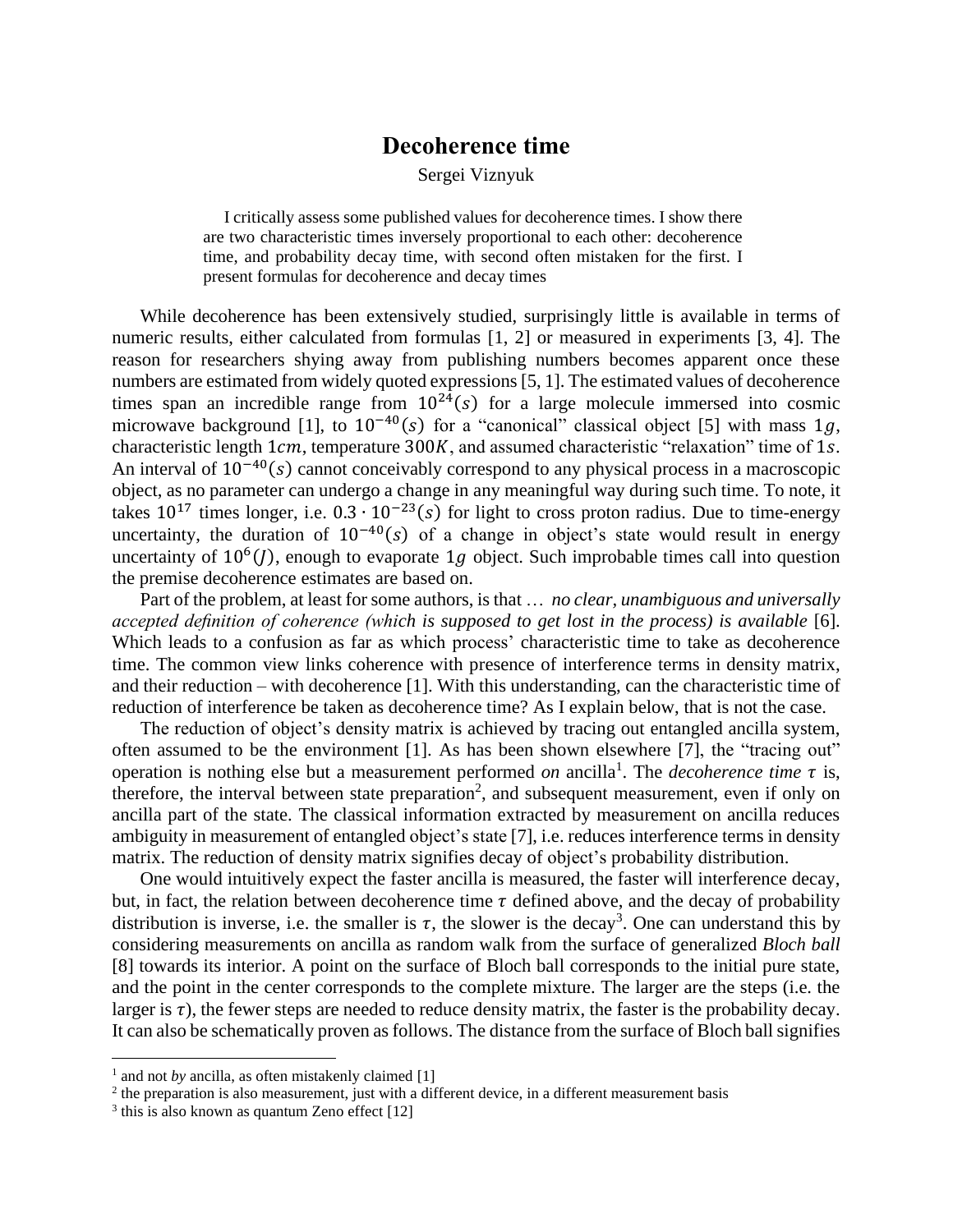the probability decay. The random walk is described by binomial distribution with probability  $p = 1/2$  to make a step in either direction. The variance of binomial distribution after N random steps is given by:

$$
\sigma_N^2 = N \cdot p \cdot (1 - p) = N/4 \tag{1}
$$

The standard deviation  $\sigma_N$ , multiplied by the length  $\tau$  of each step, gives the distance gained from the surface of Bloch ball, i.e. the probability decay. If elapsed time is t, then  $N = t/\tau$ . Using (1):

$$
decay = const \cdot \sigma_N \cdot \tau = const \cdot \sqrt{\tau \cdot t}
$$
 (2)

From (2),  $t = const \cdot decay^2/\tau$ , i.e. the probability decay time t is inversely proportional to decoherence time  $\tau$ . The expression for probability decay has been obtained in Section 4 of [9]:

$$
P(t) = \frac{1}{\Omega} + \left(1 - \frac{1}{\Omega}\right) \cdot \exp\left(-\frac{\mathcal{E}_E^2 \tau}{h^2} t\right) = \frac{1}{\Omega} + \left(1 - \frac{1}{\Omega}\right) \cdot \exp\left(-\frac{t}{t_d}\right) \tag{3}
$$

, where t is the elapsed time;  $t_d$  is the characteristic decay time;  $\Omega$  is explained below;  $\mathcal{E}_E$  is calculated from object's energy spectrum  $\{\mathcal{E}_i\}$  as:

$$
\mathcal{E}_E^2 = Tr(\mathbf{E} \cdot \mathbf{E}^\dagger)/2 = -Tr(\mathbf{E}^2)/2 \qquad ; \qquad \mathbf{E} = \mathcal{E}_{i,j} = \mathcal{E}_i - \mathcal{E}_j \tag{4}
$$

A generic formula for decoherence time has been obtained in [9] using Fermi's golden rule:

$$
\tau = h\varrho(\mathcal{E})\tag{5}
$$

, where  $\rho(\mathcal{E})$  is density of states, i.e. the number of states per unit energy interval around energy  $\mathcal E$  of the object. From (3,5) the characteristic probability decay time  $t_d$  is:

$$
t_d = \frac{h}{\mathcal{E}_E^2 \cdot \varrho(\mathcal{E})}
$$
 (6)

For a two-level system,  $\mathcal{E}_E$  is simply equal to the difference in energy levels:  $\mathcal{E}_E = \Delta \mathcal{E}$ . Assuming no degeneracy, there is 1 state per  $\Delta \mathcal{E}$  energy interval, i.e.  $\rho(\mathcal{E}) = 1/\Delta \mathcal{E}$ . Then, from (5,6):

$$
\tau = t_d = \frac{h}{\Delta \mathcal{E}} \tag{7}
$$

Thus, for non-degenerate two-level system, the probability decay time and decoherence time are both equal to Margolus-Levitin bound [10]. A sensible value for decoherence time of  $2ns$  has been obtained in [4] from experimental data on spectral linewidth, effectively using formula (7), even though (7) is only applicable to non-degenerate two-level systems.

The value of  $\mathcal{E}_E$  can be quite large for macroscopic objects. That explains why probability decay time (6) can be incredibly small. One has to keep in mind, the probability decay (3) does not describe a change in any particular object's state. It only means the reduction in correlation between measurements outcomes obtained by different devices when performing measurements on ensemble of identically prepared objects. Each measurement and ensuing [partial] decoherence has characteristic time (5). One cannot measure probability distribution (3) on timescales shorter than (5). On such timescales (3) is a mere abstraction.

I shall now expound on the value of parameter  $\Omega$  in (3). A measurement outcome is one of possible events  $\{i\}$ . The measurement event sample  $\{n_i\}$  represents the collected information about object's state [9]. Here  $n_i$  is the number of occurrences of event *i* in the sample. There are  $\Omega$ distinct ways to collect event sample  $\{n_i\}$ ; where  $\Omega$  equals statistical weight of the sample: